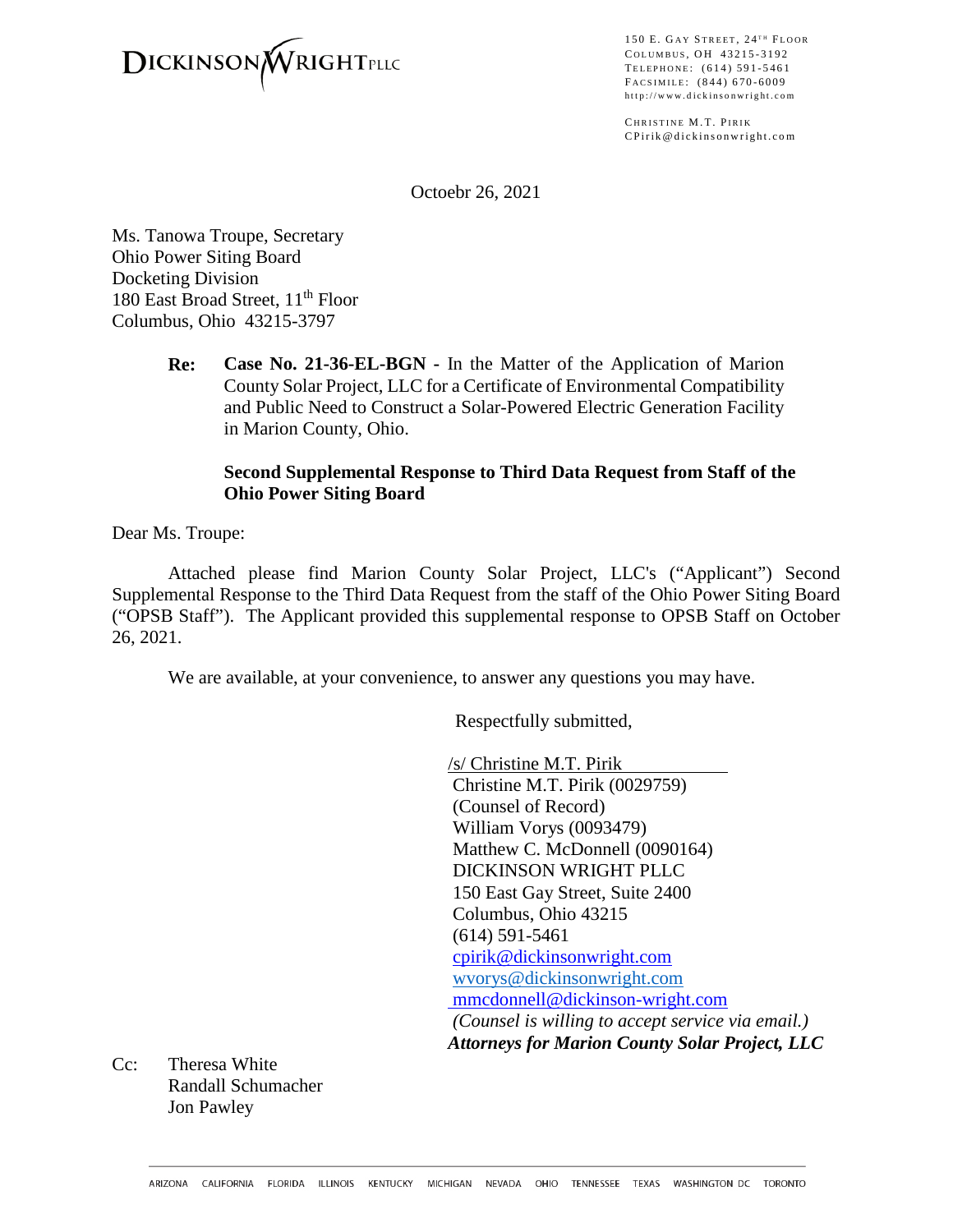Ms. Tanowa Troupe Marion County Solar Project, LLC Page 2 Case No. 21-36-EL-BGN

### **CERTIFICATE OF SERVICE**

The Ohio Power Siting Board's e-filing system will electronically serve notice of the filing of this document on the parties referenced in the service list of the docket card who have electronically subscribed to these cases. In addition, the undersigned certifies that a copy of the foregoing document is also being served upon the persons below this  $26<sup>th</sup>$  day of October, 2021.

> */s/ Christine M.T. Pirik* Christine M.T. Pirik (0029759)

Counsel:

[thomas.lindgren@OhioAGO.gov](mailto:thomas.lindgren@OhioAGO.gov) [amilam@ofbf.org](mailto:amilam@ofbf.org) [cendsley@ofbf.org](mailto:cendsley@ofbf.org) [lcurtis@ofbf.org](mailto:lcurtis@ofbf.org)

Administrative Law Judge:

[daniel.fullin@puco.ohio.gov](mailto:daniel.fullin@puco.ohio.gov)

4843-8793-3427 v1 [88534-4]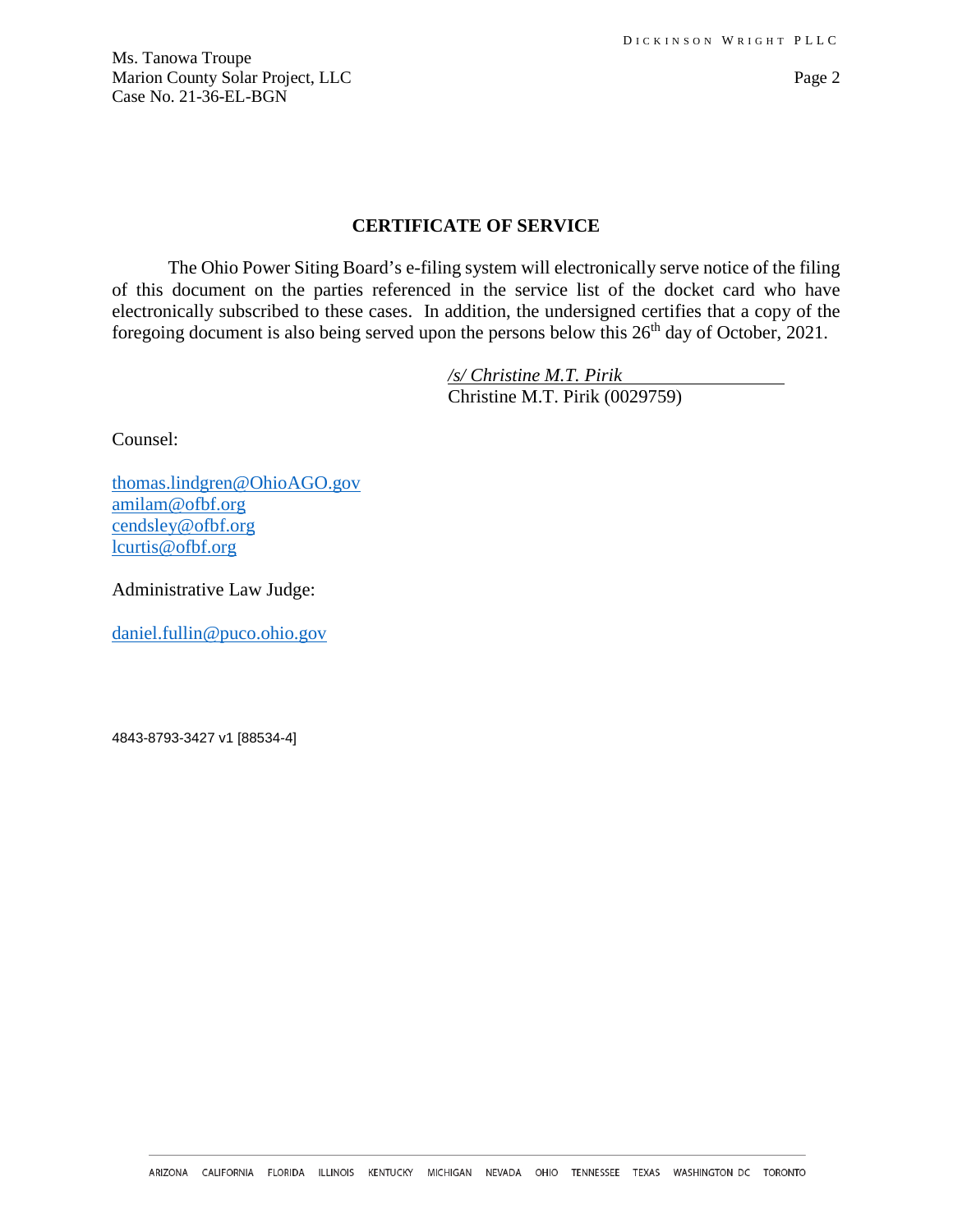#### **BEFORE THE OHIO POWER SITING BOARD**

 $\lambda$  $\lambda$ 

 $\mathcal{L}$  $\lambda$ 

In the Matter of the Application of Marion County Solar Project, LLC for a Certificate of Environmental Compatibility and Public Need to Construct a Solar-Powered Electric Generation Facility in Marion County, Ohio.

) Case No: 21-36-EL-BGN

### **MARION COUNTY SOLAR PROJECT, LLC 'S SECOND SUPPLEMENTAL RESPONSE TO THE THIRD DATA REQUEST FROM THE STAFF OF THE OHIO POWER SITING BOARD**

On March 5, 2021, as amended on March 31, 2021, Marion County Solar Project, LLC ("Applicant"), filed an application ("Application") with the Ohio Power Siting Board ("OPSB") proposing to construct a solar-powered electric generation facility in Marion County, Ohio.

On July 7, 2021, the Staff of the OPSB ("OPSB Staff") provided the Applicant with OPSB Staff's Third Data Request. Now comes the Applicant providing the following Second Supplemental Response to Question 7 from the Third Data Request from the OPSB Staff.

## **7. Please provide an update of the archaeological surveys and historic/architectural surveys.**

**Response:** Attached please find the response letter from the State Historic Preservation Office ("SHPO") regarding the historic/architectural survey report that was filed in the docket as a response to the third data request on July 16, 2021.

Respectfully submitted,

/s/ Christine M.T. Pirik Christine M.T. Pirik (0029759) (Counsel of Record) William Vorys (0093479) Matthew C. McDonnell (0090164) DICKINSON WRIGHT PLLC 150 East Gay Street, Suite 2400 Columbus, Ohio 43215 (614) 591-5461 [cpirik@dickinsonwright.com](mailto:cpirik@dickinsonwright.com) [wvorys@dickinsonwright.com](mailto:wvorys@dickinsonwright.com) [mmcdonnell@dickinsonwright.com](mailto:mmcdonnell@dickinsonwright.com) *Attorneys for Marion County Solar Project, LLC*

4815-1817-7523 v1 [88534-4]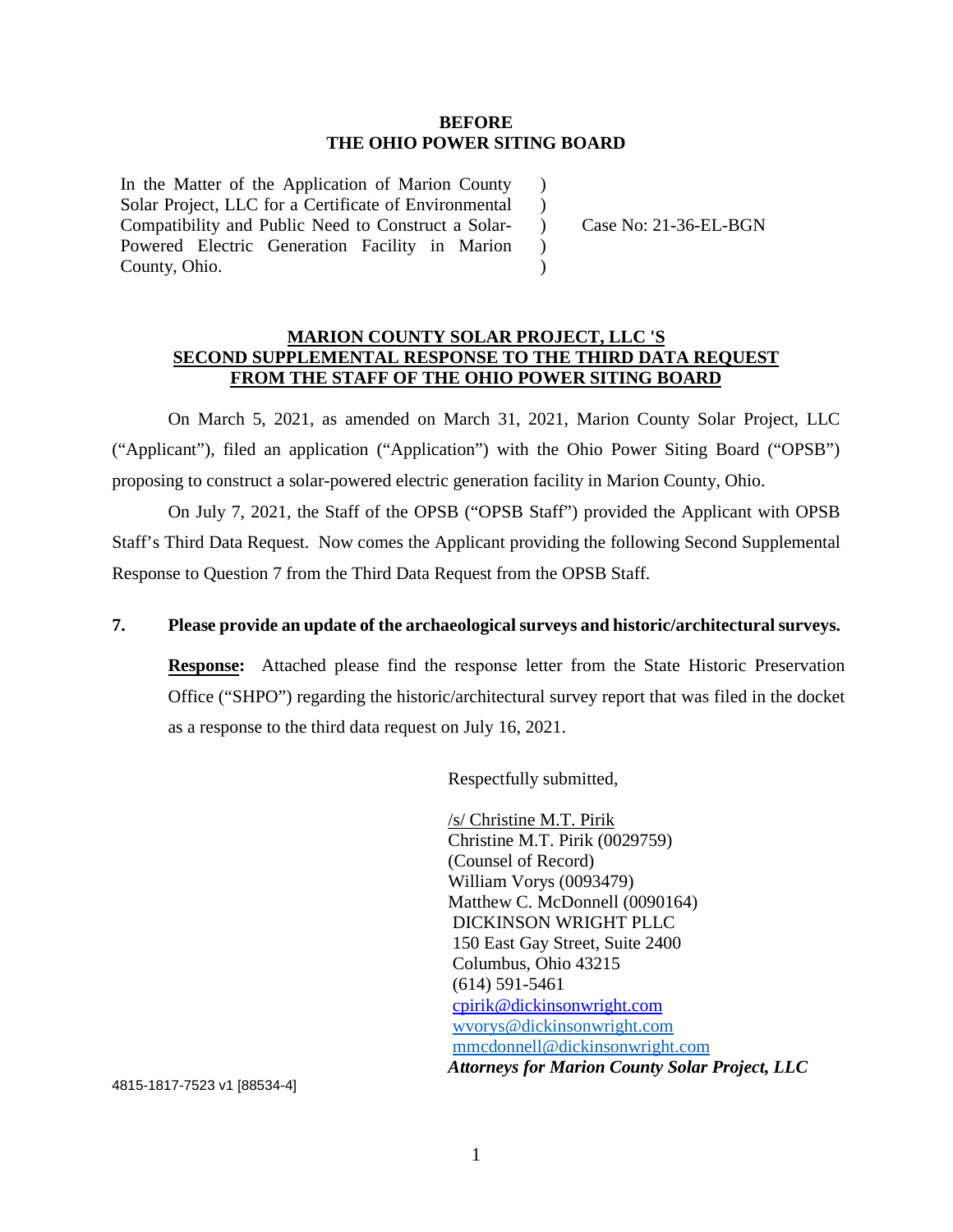

In reply, please refer to: 2020-MAR-49369

October 6, 2021

Anne Lee Commonwealth Heritage Group 4608 Indianola Avenue, Ste. C Columbus, OH 43214

 $RE:$ Marion County Solar Project – Revised History-Architecture Reconnaissance Survey Marion Township, Marion County, Ohio

Dear Ms. Lee:

This letter is in response to correspondence received on July 13, 2021, and additional information received on August 16 and September 9, 2021. The comments of the Ohio State Historic Preservation Office (SHPO) are made pursuant to Section 149.53 of the Ohio Revised Code and the Ohio Power Siting Board rules for siting this project (OAC 4906-4). The comments of the Ohio SHPO are also submitted in accordance with the provisions of Section 106 of the National Historic Preservation Act of 1966, as amended (54 U.S.C. 306108 [36 CFR 800]).

The following comments pertain to the *Phase I History/Architecture Reconnaissance Survey for* the Marion County Solar Project, Marion Township, Marion County, Ohio (Commonwealth, 2021), revised based on comments provided by the SHPO office on August 6 and 26, 2021. In the report, over three hundred (300) properties were surveyed with two hundred ninety-six (296) properties being newly surveyed. Of these properties, one (1) property is already listed in the National Register of Historic Places (NRHP), two (2) were previously determined eligible, four (4) were recommended as individually eligible for listing, and twenty-six (26) were recommended as contributing resources to an eligible Marion County Fairgrounds Historic District. Out of the eligible for listing and listed properties, it was recommended the project would have no adverse effect on them.

The SHPO agrees with these recommendations, except for survey number M0225 (OHI) #MAR0034709, 2347 SR 423). This property was previously determined eligible for listing in the NRHP and the report recommended that it was still eligible. As of now, the limits of the project surround the property on three sides, which in our opinion is an adverse effect.

If no alternative locations can be found for the location of the panels, the applicant and the SHPO need to agree on appropriate mitigation for the construction of the solar facility. The process used to reach this decision and the mitigation will be memorialized in a Memorandum of Agreement. We recommend that you identify and contact interested consulting parties (i.e., Marion County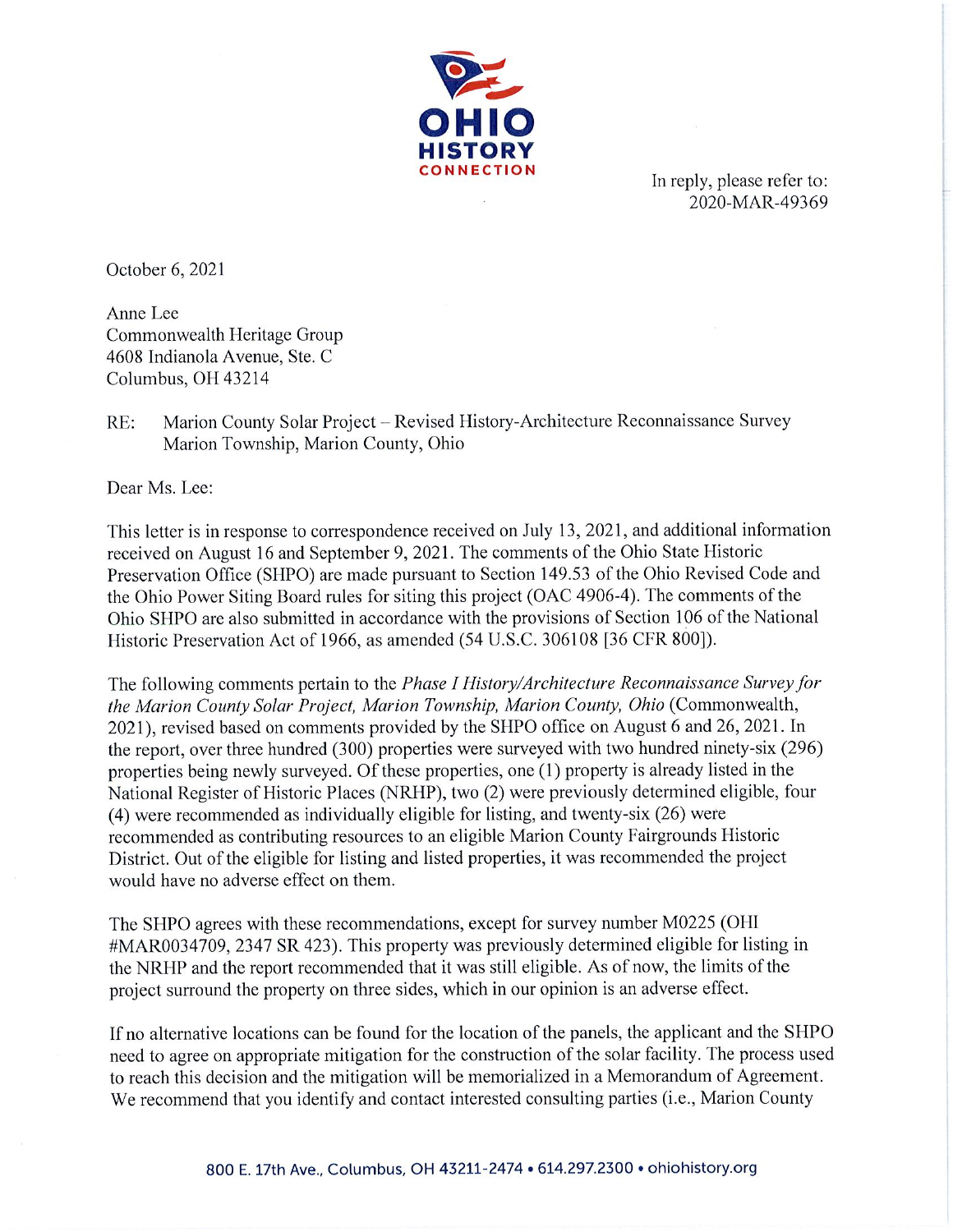Marion County Solar Project October 6, 2021 Page 2

Historical Society, Heritage Ohio, Preservation Ohio, etc.) so that they may provide comments on options to avoid, minimize, or mitigate the adverse effect.

Please note that this determination of effects is for above ground resources only. The archaeological component of the project is being coordinated separately. Our office looks forward to additional coordination for the project with Marion County Solar Project, LLC, and Commonwealth Heritage Group, Inc.

If you have any questions, please contact me at kkoehlinger@ohiohistory.org or  $(614)$  298-2000. Thank you for your cooperation.

Sincerely,

Diana Welling, Department Head & Deputy State Historic Preservation Officer for Resource Protection and Review

"Please be advised that this is a Section 106 decision. This review decision may not extend to other SHPO programs." RPR Serial No: 1090039

#### **OHIO HISTORY CONNECTION**

800 E. 17th Ave., Columbus, OH 43211-2474 . 614.297.2300 . ohiohistory.org